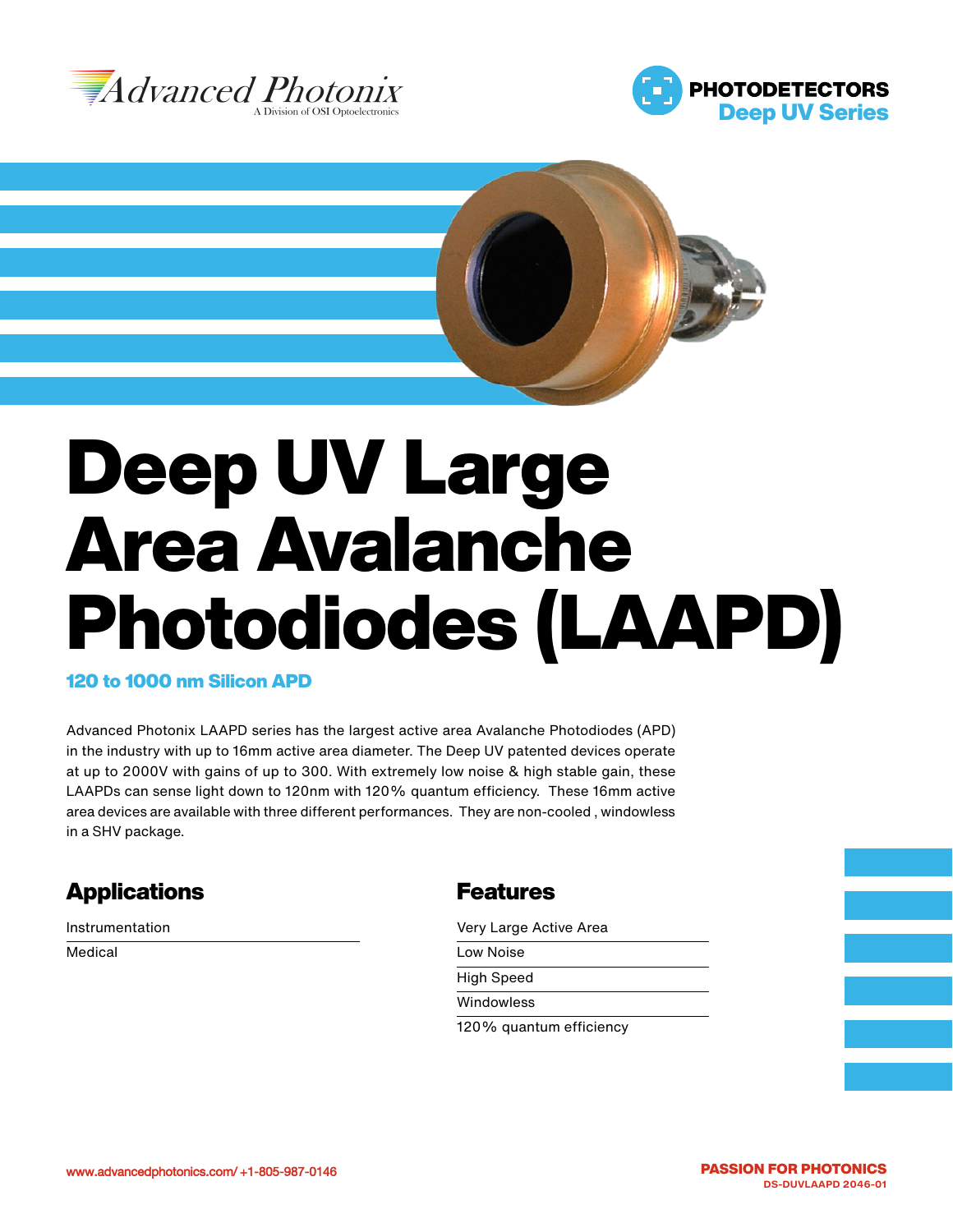

## Absolute Maximum Ratings

| <b>Parameter</b>             | Symbol | Min | Max   | <b>Unit</b> |
|------------------------------|--------|-----|-------|-------------|
| <b>Operating Temperature</b> | ' OP   | -55 | $+45$ | $\circ$     |
| <b>Storage Temperature</b>   | ' STG  | -55 | $+70$ | $\circ$     |

\*Non-Condensing, Gain = 250

## Typical Electro-Optical Specifications at  $T_a$ = 23 °C, Gain = 200

| <b>Parameters</b>                                    | Symbol        | <b>Conditions</b>                     | APX-APD-200-DUV-00       |                          | APX-APD-200-DUV-01       |                          |                          | APX-APD-200-DUV-02       |                          |                          | <b>Units</b>             |                     |
|------------------------------------------------------|---------------|---------------------------------------|--------------------------|--------------------------|--------------------------|--------------------------|--------------------------|--------------------------|--------------------------|--------------------------|--------------------------|---------------------|
|                                                      |               | $Gain = 200$                          | min                      | typ                      | max                      | min                      | typ                      | max                      | min                      | typ                      | max                      |                     |
| <b>Active Area</b><br><b>Diameter</b>                | $AA_{\phi}$   | $\overline{\phantom{0}}$              | $\blacksquare$           | 16                       | $\overline{\phantom{a}}$ | $\overline{\phantom{a}}$ | 16                       | $\overline{\phantom{a}}$ | ٠                        | 16                       | $\sim$                   | mm                  |
| <b>Spectral Range</b>                                | $\lambda$     | Spot Scan                             | 120                      | $\overline{\phantom{a}}$ | 1000                     | 120                      | $\blacksquare$           | 1000                     | 120                      | $\sim$                   | 1000                     | nm                  |
| <b>Responsivity</b>                                  | $R_{\lambda}$ | $\lambda = 150$ nm                    | $\overline{\phantom{a}}$ | 25                       | $\overline{\phantom{a}}$ | $\blacksquare$           | 25                       | $\overline{\phantom{a}}$ | $\overline{\phantom{a}}$ | 25                       | $\sim$                   | A/W                 |
|                                                      |               | $\lambda = 350$ nm                    | $\overline{\phantom{a}}$ | 35                       | $\overline{\phantom{a}}$ | $\overline{\phantom{a}}$ | 35                       | ٠                        | ٠                        | 35                       |                          | A/W                 |
| <b>Operating Voltage</b>                             | $V_{op}$      | $\overline{\phantom{a}}$              | 1700                     | $\overline{\phantom{a}}$ | 2000                     | 1750                     | $\blacksquare$           | 2050                     | 1750                     | $\overline{\phantom{a}}$ | 2050                     | $\vee$              |
| Capacitance                                          | $C_{j}$       | $f = 1$ MHz                           | $\blacksquare$           | 130                      | $\overline{\phantom{a}}$ | $\overline{\phantom{a}}$ | 130                      | ٠                        | ۰                        | 130                      | $\overline{\phantom{a}}$ | pF                  |
| <b>Dark Current</b>                                  | 'D            | $\overline{\phantom{a}}$              | $\overline{\phantom{a}}$ | $\overline{\phantom{a}}$ | 600                      | $\overline{\phantom{a}}$ | $\overline{\phantom{a}}$ | 600                      | 600                      | $\overline{\phantom{a}}$ | 1200                     | nA                  |
| <b>Noise Current</b><br><b>Spectral Density</b>      | ъ.            | $f=100kHz$                            | $\overline{\phantom{a}}$ | 2.5                      | 10                       | $\overline{\phantom{a}}$ | 2.5                      | 10                       | $\overline{\phantom{a}}$ | 2.5                      | 10                       | pA/ <sub>J</sub> Hz |
| <b>Temp. Coefficient</b><br><b>Breakdown Voltage</b> | $V_{BD}$ (t)  |                                       | $\blacksquare$           |                          | $\overline{\phantom{a}}$ | $\overline{\phantom{a}}$ | $\mathbf{1}$             | $\overline{\phantom{a}}$ | ٠                        | 1                        | $\overline{\phantom{a}}$ | V/C                 |
| Response Time*                                       | $T_R$         | $R_i = 50\Omega$ , $\lambda = 675$ nm | $\blacksquare$           | 15                       | 22                       | $\blacksquare$           | 15                       | 22                       | ۰                        | 15                       | 22                       | ns                  |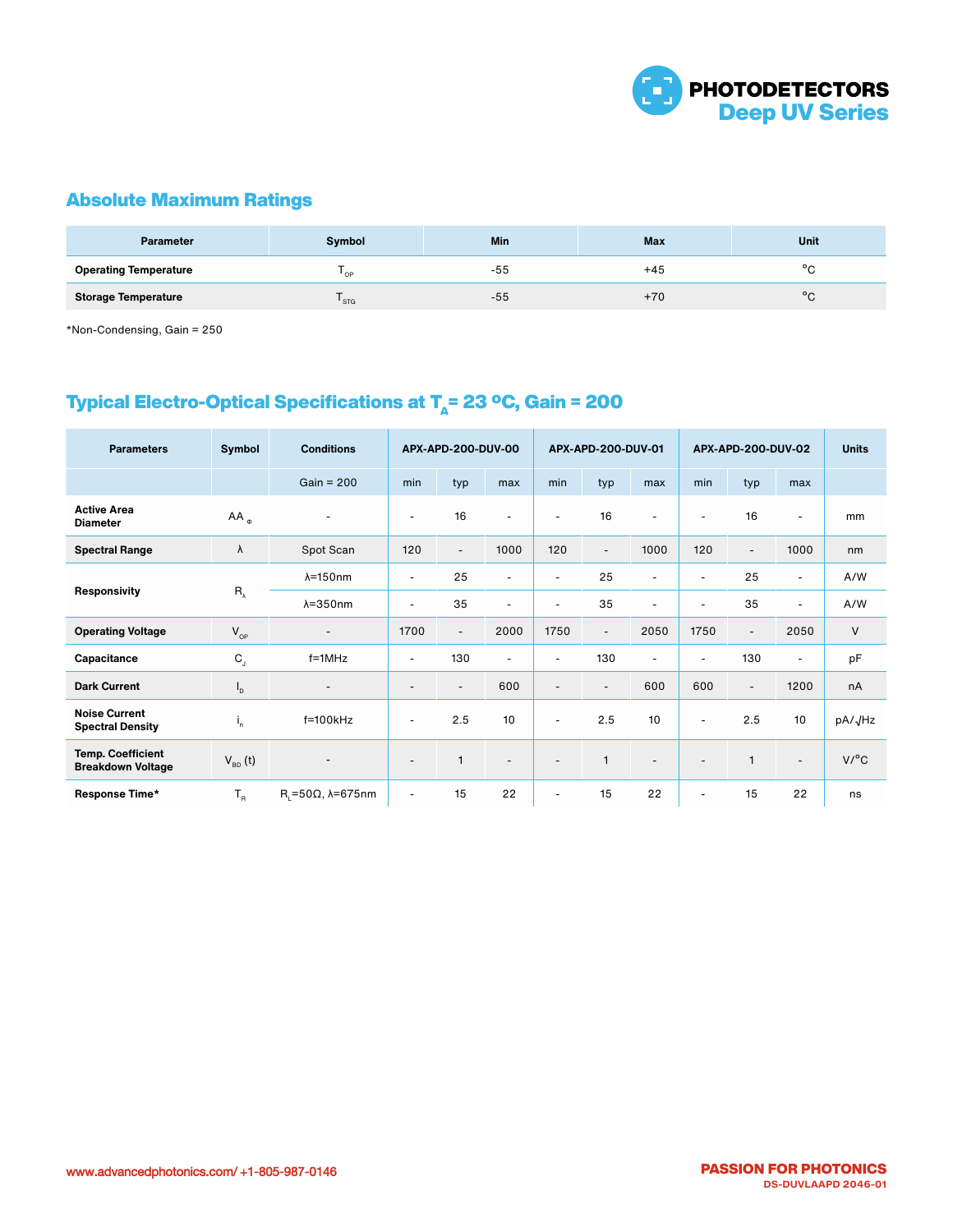

## Spectral Response



## Quantum Efficiency

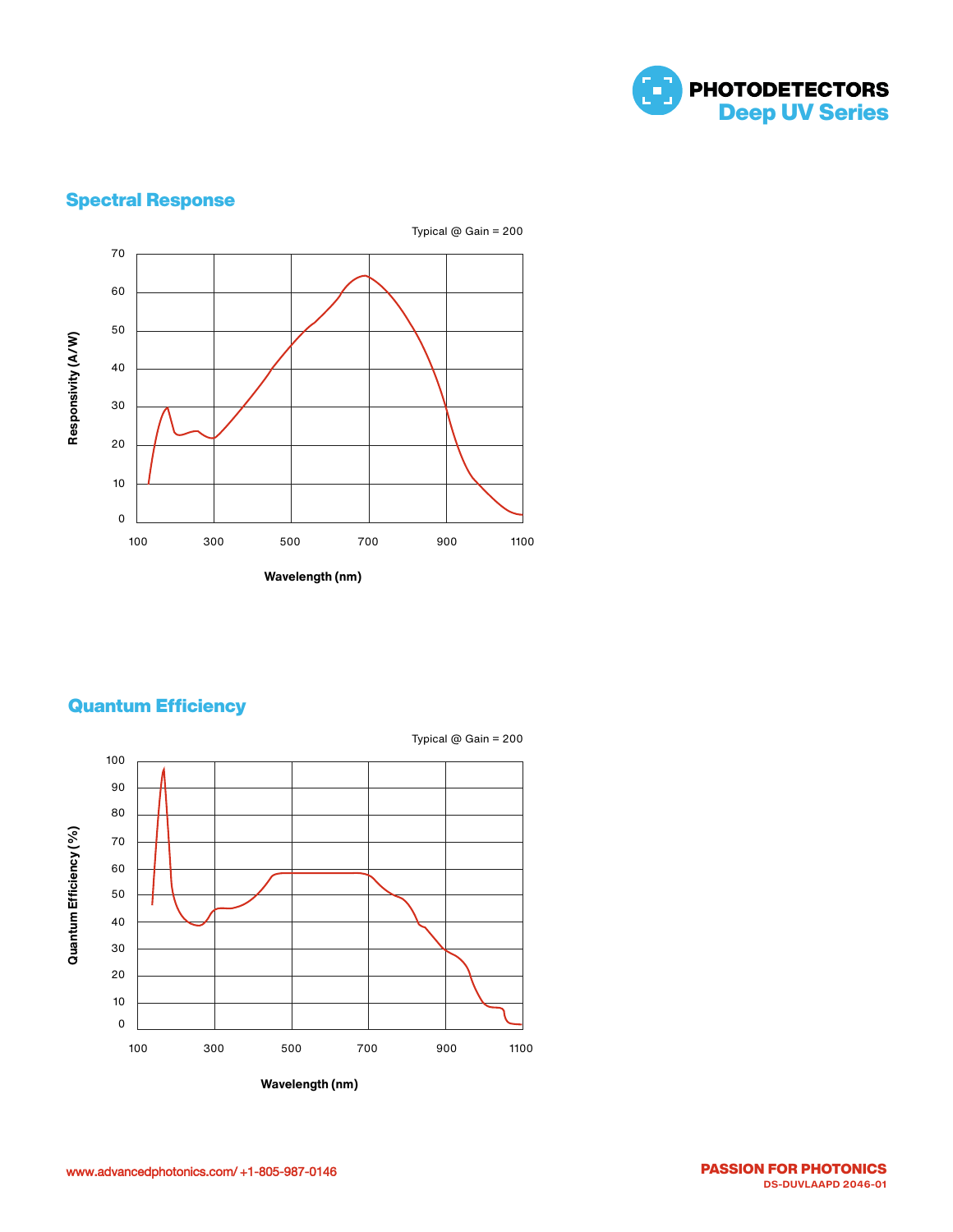

## Mechanical Specifications

Units are in inches





#### SILICON APD - LAAPD

#### Tolerances (unless otherwise noted)

• General: 0.XX ±0.01", 0.XXX ±0.005"